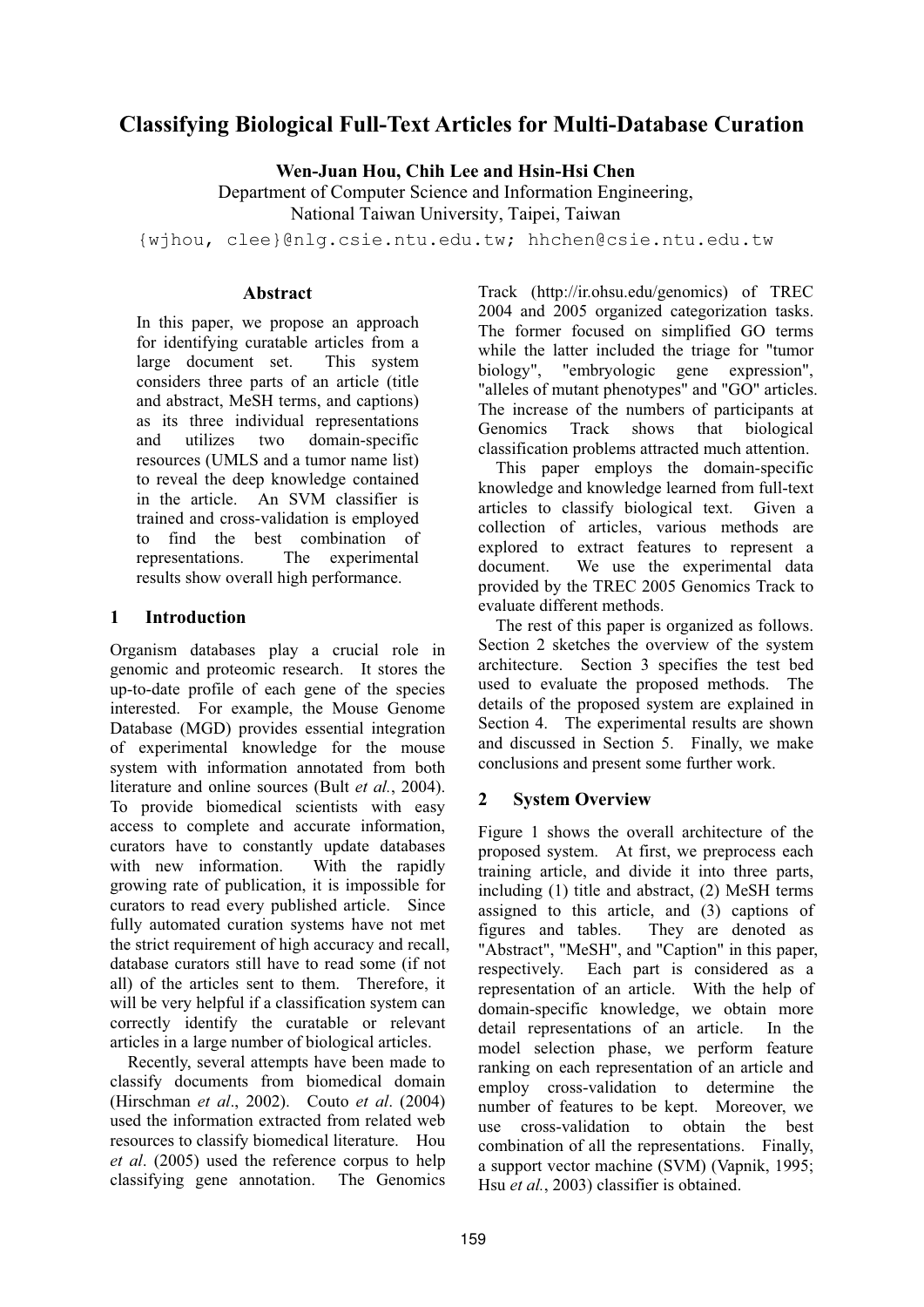

Figure 1. System Architecture

## **3 Experimental Data**

We train classifiers for classifying biomedical articles on the Categorization Task of the TREC 2005 Genomics Track. The task uses data from the Mouse Genome Informatics (MGI) system  $(http://www.informatics.java.org/)$  for four categorization tasks, including tumor biology, embryologic gene expression, alleles of mutant phenotypes and GO annotation. Given a document and a category, we have to identify whether it is relevant to the given category.

The document set consists of some full-text data obtained from three journals, i.e., Journal of Biological Chemistry, Journal of Cell Biology and Proceedings of the National Academy of Science in 2002 and 2003. There are 5,837 training documents and 6,043 testing documents.

# **4 Methods**

### **4.1 Document Preprocessing**

In the preprocessing phase, we perform acronym expansion on the articles, remove the remaining tags from the articles and extract three parts of interest from each article. Abbreviations are often used to replace long terms in writing articles, but it is possible that several long terms share the same short form, especially for gene/protein names. To avoid ambiguity and enhance clarity, the acronym expansion operation replaces every tagged abbreviation with its long form followed by itself in a pair of parentheses.

### **4.2 Employing Domain-Specific Knowledge**

With the help of domain-specific knowledge, we can extract the deeper knowledge in an article. For example, with a gene name dictionary, we can identify the gene names contained in an article. Moreover, by further consulting organism databases, we can get the properties of the genes. Two domain-specific resources are exploited in this study. One is the Unified Medical Language System (UMLS) (Humphreys *et al.*, 1998) and the other is a list of tumor names obtained from Mouse Tumor Biology Database  $(MTB)^1$ .

UMLS contains a huge dictionary of biomedical terms – the UMLS Metathesaurus and defines a hierarchy of semantic types – the UMLS Semantic Network. Each concept in the Metathesaurus contains a set of strings, which are variants of each other and belong to one or more semantic types in the Semantic Network. Therefore, given a string, we can obtain a set of semantic types to which it belongs. Then we obtain another representation of the article by gathering the semantic types found in the part of the article. Consequently, we get another three much deeper representations of an article after this step. They are denoted as "AbstractSEM", "MeSHSEM" and "CaptionSEM".

We use the list of tumor names on the Tumor task. We first tokenize all the tumor names and stem each unique token. With the resulting list of unique stemmed tokens, we use it as a filter to remove the tokens not in the list from the "Abstract" and "Caption", which produce "AbstractTM" and "CaptionTM".

### **4.3 Model Selection**

As mentioned above, we generate several representations for an article. In this section, we explain how feature selection is done and how the best combination of the representations

<sup>1</sup> http://tumor.informatics.jax.org/mtbwi/tumorSearch.do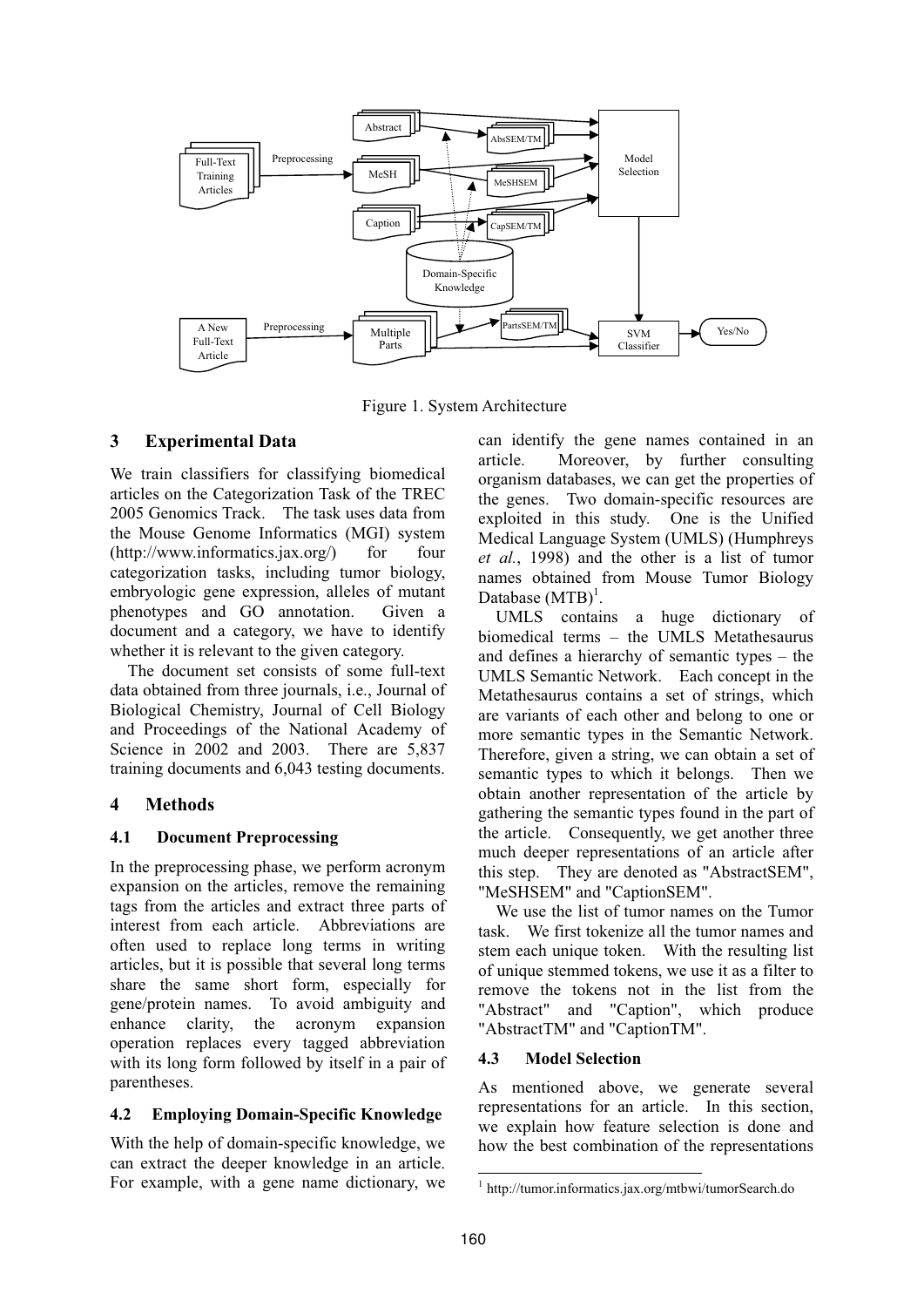of an article is obtained.

For each representation, we first rank all the tokens in the training documents via the chi-square test of independence. Postulating the ranking perfectly reflects the effectiveness of the tokens in classification, we then decide the number of tokens to be used in SVM classification by 4-fold cross-validation. In cross-validation, we use the TF\*IDF weighting scheme. Each feature vector is then normalized to a unit vector. We set  $C_+$  to  $u^* C$ because of the relatively small number of positive examples, where  $C_+$  and  $C_-$  are the penalty constants on positive and negative examples in SVMs. After that, we obtain the optimal number of tokens and the corresponding SVM parameters *C-* and *gamma*, a parameter in the radial basis kernel. In the rest of this paper, "Abstract30" denotes the "Abstract" representation with top-30 tokens, "CaptionSEM10" denotes "CaptionSEM" with top-10 tokens, and so forth.

After feature selection is done for each representation, we try to find the best combination by the following algorithm.

*Given the candidate representations with selected features, we start with an initial set containing some or zero representation. For each iteration, we add one representation to the set by picking the one that enhances the cross-validation performance the most. The iteration stops when we have exhausted all the representations or adding more representation to the set doesn't improve the cross-validation performance.* 

For classifying the documents with better features, we run the algorithm twice. We first start with an empty set and obtain the best combination of the basic three representations, e.g., "Abstract10", "MeSH30" and "Caption10". Then, starting with this combination, we attempt to incorporate the three semantic representations, e.g., "Abstract30SEM", "MeSH30SEM" and "Caption10SEM", and obtain the final combination. Instead of using this algorithm to incorporate the "AbstractTM" and "CaptionTM" representations, we use them to replace their unfiltered counterparts "Abstract" and "Caption" when the cross-validation performance is better.

### **5 Results and Discussions**

Table 1 lists the cross-validation results of each representation for each category (in Normalized

Utility  $(NU)^2$  measure). For category Allele, "Caption" and "AbstractSEM" perform the best among the basic and semantic representations, respectively. For category Expression, "Caption" plays an important role in identifying relevant documents, which agrees with the finding by the winner of KDD CUP 2002 task 1 (Regev *et al.*, 2002). Similarly, MeSH terms are crucial to the GO category, which are used by top-performing teams (Dayanik *et al.*, 2004; Fujita, 2004) in TREC Genomics 2004. For category Tumor, MeSH terms are important, but after semantic type extraction, "AbstractSEM" exhibits relatively high cross-validation performance. Since only 10 features are selected for the "AbstractSEM", using this representation alone may be susceptible to over-fitting. Finally, by comparing the performance of the "AbstractTM" and "Abstract", we find the list of tumor names helpful for filtering abstracts.

We list the results for the test data in Table 2. Column "Experiment" identifies our proposed methods. We show six experiments in Table 2: one for Allele (AL), one for Expression (EX), one for GO (GO) and three for Tumor (TU, TN and TS). Column "cv NU" shows the cross-validation NU measure, "NU" shows the performance on the test data and column "Combination" lists the combination of the representations used for each experiment. In this table, "M30" is the abbreviation for "MeSH30", "CS10" is for "CaptionSEM10", and so on. The combinations for the first 4 experiments, i.e., AL, EX, GO and TU, are obtained by the algorithm described in Section 4.3, while the combination for TN is obtained by substituting "AbstractTM30" for "Abstract30" in the combination for TU. The experiment TS only uses the "AbstractSEM10" because its cross-validation performance beats all other combinations for the Tumor category.

The combinations of the first 5 experiments illustrate that adding other inferior representations to the best one enhances the performance, which implies that the inferior ones may contain important exclusive information. The cross-validation performance fairly predicts the performance on the test data, except for the last experiment TS, which relies on only 10 features and is therefore susceptible to over-fitting.

 $\overline{a}$ 

<sup>2</sup> Please refer to the TREC 2005 Genomics Track Protocol (http://ir.ohsu.edu/genomics/2005protocol.html).